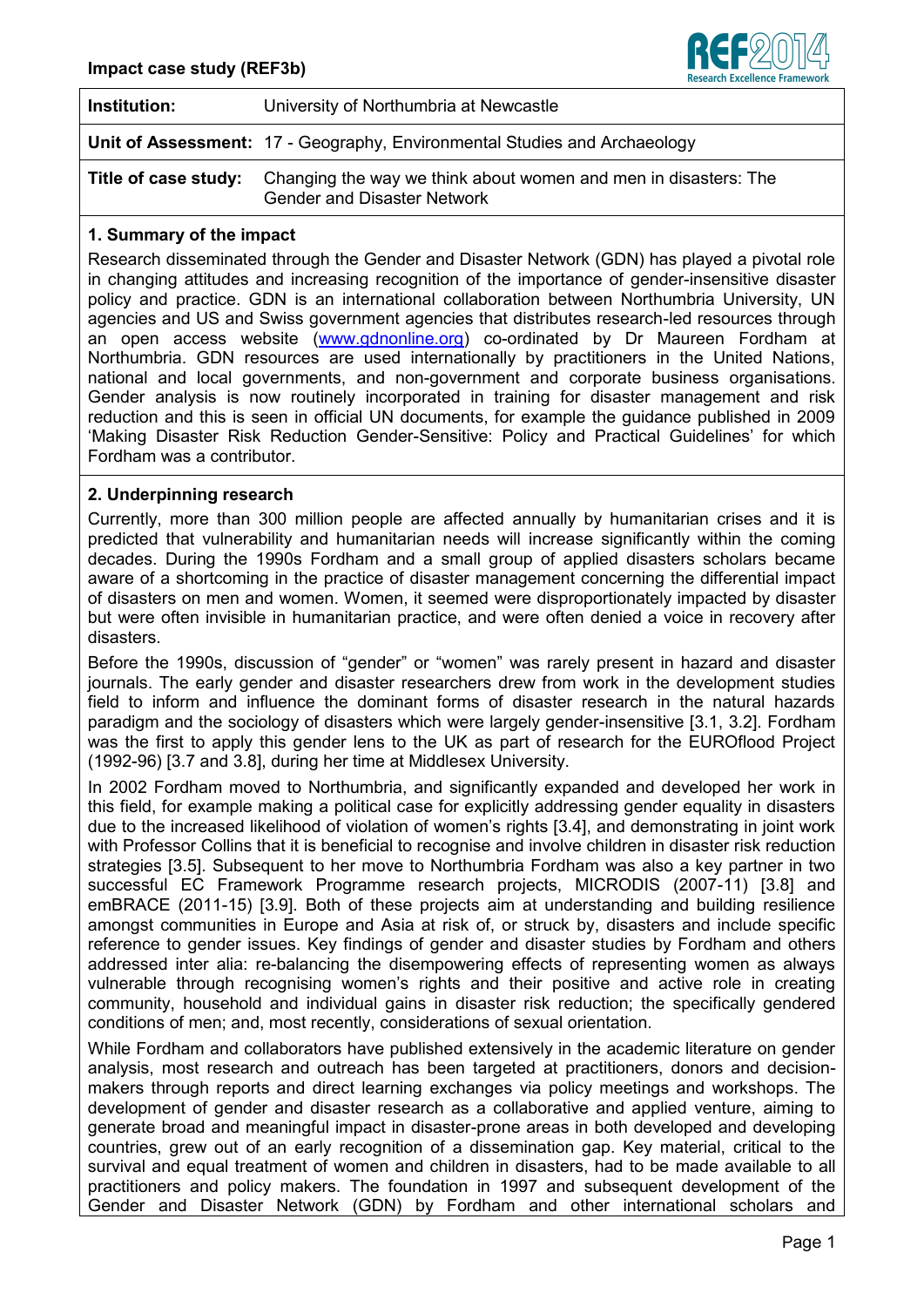

practitioners was a direct response to this issue. A key goal of GDN was to "foster information sharing and resource building among network members". This led directly to the development of the GDN website, www.gdnonline.org, by a strong volunteer base, and later supported (financially and in kind) by Northumbria University, the Office of U.S. Foreign Disaster Assistance (USAID), UNDP, UNISDR, UN Women, and the Swiss Agency for Development and Collaboration.

## **3. References to the research**

# **Selected peer-reviewed publications:**

- [3.1] **Fordham, M.** (1998) 'Making Women Visible in Disasters: Problematising the Private Domain', *Disasters,* 22(2), 126-143.<http://dx.doi.org/10.1111/1467-7717.00081>
- [3.2] **Fordham, M.** (1999) 'The intersection of gender and social class in disaster: balancing resilience and vulnerability' *International Journal of Mass Emergencies and Disasters,* 17(1). <http://nrl.northumbria.ac.uk/id/eprint/2855>
- [3.3] Comfort, L., Wisner, B., Cutter, S., Pulwarty, R., Hewitt, K., Oliver Smith, A., Weiner, B., **Fordham**, M., Peacock, W. and Krimgold, F. (1999) 'Reframing Disaster Policy: The Global Evolution of Vulnerable Communities', *Environmental Hazards,* 1(1), 39-44. <http://dx.doi.org/10.3763/ehaz.1999.0105>
- [3.4] Enarson, E. and **Fordham, M.** (2002) 'From women's needs to women's rights in disasters', *Environmental Hazards*, 3, 133-136. <http://dx.doi.org/10.3763/ehaz.2001.0314>
- [3.5] Manyena, B., **Fordham, M.** and Collins, A. (2008) 'Disaster resilience and Children: Managing food security in Binga District in Zimbabwe', *Children, Youth and Environments*, 18(1), 303-313.<http://nrl.northumbria.ac.uk/id/eprint/1443>
- [3.6] Gaillard, J.C., Wisner, B., Benouar, D., Cannon, T., Dekens, J., **Fordham**, **M.,** Gilbert, C., Hewitt, K., Kelman, I., Lavell, A., Morin, J., N'Diaye, A., O'Keefe, P., Oliver-Smith, A., Revet, S., Sudmeier-Rieux, K., Texier, P., Diderot D. and Vallette, C. (2010) 'Alternatives pour une réduction durable des risques de catastrophe' (Alternatives for sustained disaster risk reduction), *Human Geography,* 3(1), 66-88.<http://hdl.handle.net/2292/13780>

### **Examples of research grants consolidating this theme:**

- [3.7] EU FP4 Environment Programme (1992-1996). EUROflood 1: Improving Flood Hazard Management Across Europe (EV5V-CT93-0296), £810,000 (£265,000 awarded to the Flood Hazard Research Centre, Middlesex University: Fordham was Technical Coordinator).
- [3.8] EU FP4 Environment Programme (1992-1996) EUROflood 2: The Management of the consequences of climate change: extreme sea surge and runoff events (EV5V-CT93-0296), £1,263,103 (£276,088: Fordham was Joint Technical Coordinator).
- [3.9] EU FP6 Global Change and Ecosystems (2007-2011), MICRODIS Integrated health, social and economic impacts of extreme flood events: evidence, methods and tools, (GOCE-CT-2007-036877), £ 3,523,337 (**£370,606** to Northumbria).
- [3.10]FP7-ENV-2011 (2011-2015), emBRACE Building Resilience Amongst Communities in Europe (Project 283201), £2,780,245 (**£414,782** to Northumbria).

### **GDN peer-reviewed outputs:**

- [3.11] Gender Notes series: Detailing challenges and opportunities for action around specific topics, such as '*Hazards and Hazard Mitigation',* '*The Hyogo Framework for Action*' and '*Men and Masculinities'*.
- [3.12] Research papers such as *'WOMEN, GIRLS AND DISASTERS: A review for DFID' by Sarah Bradshaw and Maureen Fordham, August 2013* [https://www.gov.uk/government/uploads/system/uploads/attachment\\_data/file/236656/wome](https://www.gov.uk/government/uploads/system/uploads/attachment_data/file/236656/women-girls-disasters.pdf) [n-girls-disasters.pdf](https://www.gov.uk/government/uploads/system/uploads/attachment_data/file/236656/women-girls-disasters.pdf)
- [3.13] The Gender and Disaster Sourcebook: An electronic guide and repository answering critical advocacy questions addressing the link between gender equality and disaster risk, the lessons learned through research and how this knowledge can be applied in practice to reduce risk and respond equitably to disaster events.

### **Grants to develop GDN:**

[3.14] Office of U.S. Foreign Disaster Assistance United States Agency for International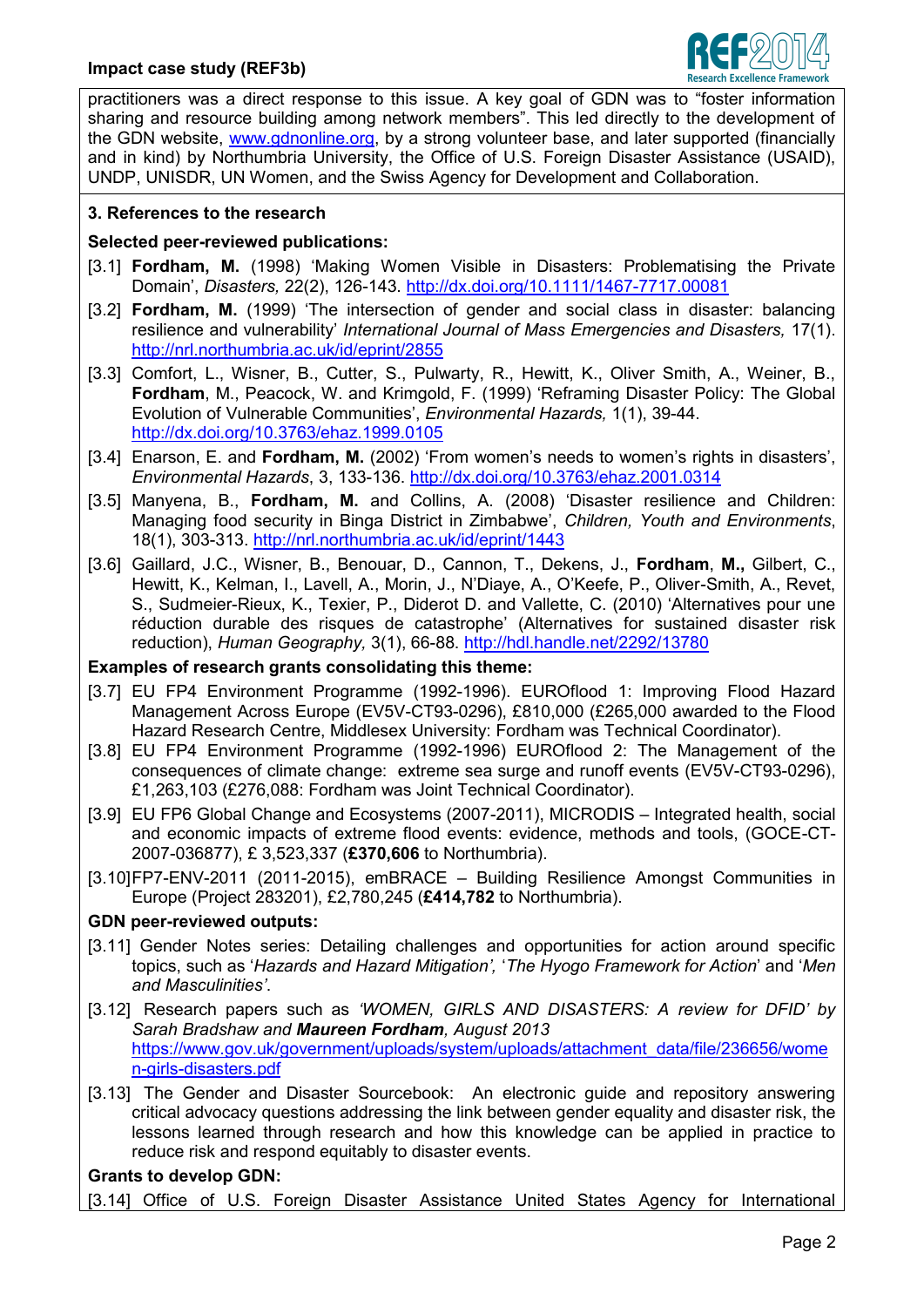

Development and the United States Department for Agriculture (2007-2012) Development of the Gender Disaster Network, **£142,700**.

[3.15] UNDP (2007-2010), Gender and disaster risk reduction training awards in Sri Lanka, Nepal and Indonesia. **£15,150**.

[3.16] Swiss Agency for Development and Cooperation (SDC) (2010-2012) GDN. **£10,825**.

### **4. Details of the impact**

Increasingly, and in response to the research and outreach of the GDN, academic, policy and practical work has begun to include a gendered analysis; highlighting inequalities, inequities and inefficiencies in humanitarian practice. This has resulted in recognition in government and agency policies of the increased risk, vulnerability and impoverishment of many millions of women around the world before, during and after disasters. The research undertaken by Fordham and others in the field has been applied by actors seeking to change conditions on the ground for vulnerable people, especially women and girls. Key impacts described in this section are therefore on policy and practice.

*[www.gdnonline.org,](http://www.gdnonline.org/)* the GDN open access website, allows the exchange of knowledge, resources and training material towards the aim of empowering women and children in particular to survive and then rebuild their lives following natural disasters. The website is run by Fordham and the accompanying members' email discussion list is hosted by the United Nations International Strategy for Disaster Reduction (UNISDR), and has been supported by Northumbria University since 2002. Background indicators of web-site impact are:

- In the year March 2012 to April 2013 the website received nearly half a million hits with 1,828,365 pages viewed. Visitors came from six continents and over the last three years have included web hits from over 80 different countries, including Australia, Brazil, China, Japan, Indonesia, South Africa and Ukraine.
- The registered membership list has grown from a recorded 592 members in 2008 to 1,082 registered members on 22/04/2013. Of those who have listed their details in the Browse Members section (290), it shows the members include: practitioners in the United Nations system (6%) including UNDP, UNAIDS and UN Women; national and local governments and donors (9%) including Canada, USA and Nepal; Non-Government Organisations (NGOs) (32%) including CARE, Plan and Oxfam; the private sector (3%); Community-Based Organisations working in disaster contexts (CBOs) (4%); academic researchers (26%); independent scholars and consultants (21%); the membership is drawn from several continents.
- USAID/OFDA has funded the development of Gender and Disaster Network Regional Hubs in: North America; Latin America and the Caribbean; the Pacific–Oceania region; and Africa (further supported by North-West University South Africa), indicating the broad international reach of the GDN.

The primary purpose of the website is to host and act as a distribution hub for gender and disaster resources. These documents and links, posted by users, are peer-reviewed by members and utilised by actors in the disaster risk reduction field. In addition to foreign language posts, core resources have been translated into Urdu, Tamil, Creole, Portuguese, French and Spanish. Resources are regularly updated, to meet specific regional requirements, for example, UN Women Pakistan provided support to increase the scope and volume of the widely-used South Asian resources.

The success of the online resource has led to a number of exemplar training courses that reflect the impact of the online resource. In 2008 Plan International arranged training for Plan staff in El Salvador, Bangkok and London on resilience and disaster risk reduction with an emphasis on child protection and gender equity **[Corrob. 5.2]**. This training used resources developed by GDN based on research by Fordham. 12 staff attended this training, as well as testing the ideas with local people in three Salvadorean communities. The UNDP commissioned training based on GDN research to build gender mainstreaming capacity in national governments, UNDP Country Offices and local NGOs in many parts of Asia **[Corrob. 5.1]**. In 2008 training sessions were run in Nepal (with 28 trainees), and in 2009 in Indonesia (with 26 trainees). In 2010 UNDP commissioned Fordham and GDN to design a training manual on '*Gender and DRR for UNDP BCPR'*, for use in 5 UN Regions: Africa; Arab States; Asia and Pacific; Europe/CIS; and Latin America and Caribbean